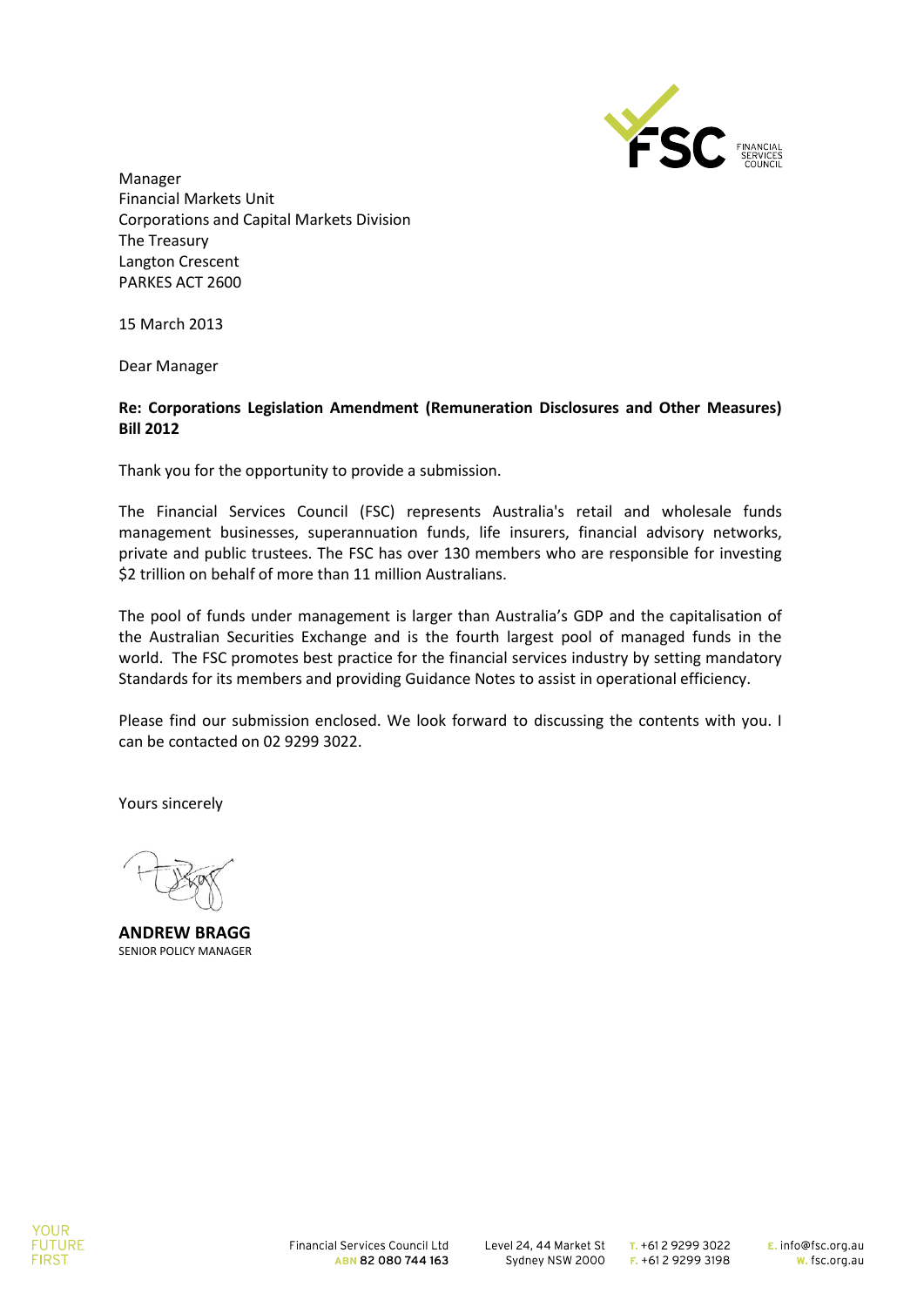

# **INDEX**

This submission outlines the FSC's views on:

- 1. Context
- 2. Improving disclosure requirements in the remuneration report
- 3. Clawback of remuneration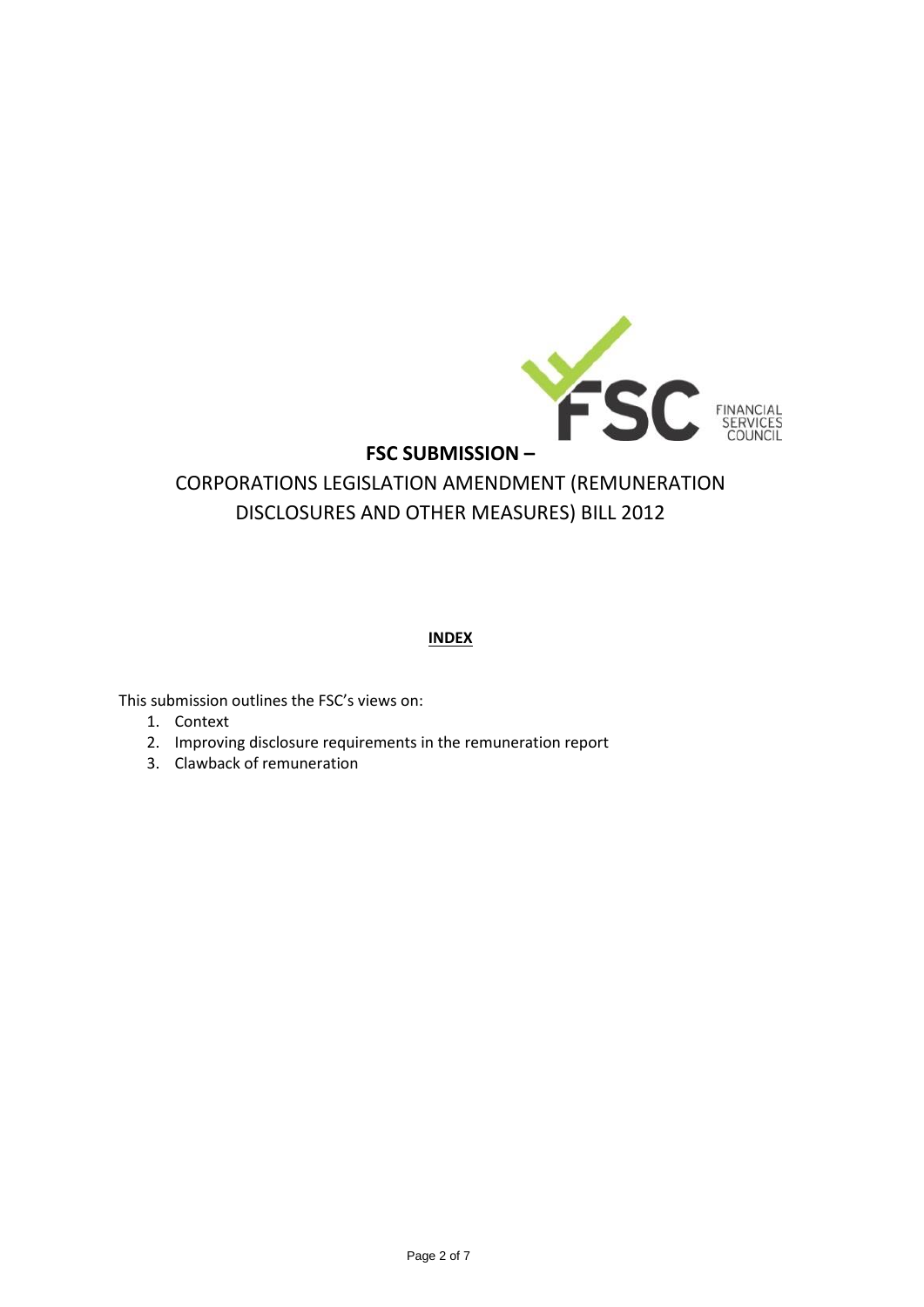## *1. Context*

As the representative of long-term active investors, the FSC has a well-established history and culture of working with the government to improve corporate governance in Australia. This has included working to improve disclosure, transparency and consistency of company reporting and developing self regulation such as the Blue Book and ESG reporting guide for Australian companies.

FSC also participated in a number of recent inquiries such as the 2009 Productivity Commission review into Executive Remuneration in Australia and more recently the CAMAC inquiry into improving shareholder engagement in Australia.

Consistent with this ethos we are pleased to provide a submission to Treasury on this exposure draft.

As an overarching point, we strongly recommend that a Regulatory Impact Statement (RIS) is undertaken on these proposals prior to moving to release final legislation to present to Parliament.

#### RECOMMENDATION

Undertake a RIS on the proposals in the draft Bill.

In summary, our submission outlines our:

- Concern that the proposed disclosure requirements will lead to less consistent, transparent and comparable remuneration reports
- Preference for clawback measures to be dealt with in the ASX Corporate Governance Principles.
- *2. Improving disclosure requirements in the remuneration report*

FSC supports the principle of a remuneration governance framework covering key management personnel (KMP).

The Bill proposes the following amendments to the Corporations Act to require:

- 1. Disclosing entities to disclose the "remuneration governance framework"
- 2. Disclosure of the value of lapsed options, the number of those options and the year in which options were granted (Item 6)
- 3. For each KMP, listed companies must disclose (Item 8):
	- a. "Retirement" benefits
	- b. Retirement benefits if the failure to give the benefit would not constitute a breach of law in Australia
	- c. Post retirement benefits
- 4. For each KMP (Item 5):
	- a. The total amount of remuneration granted before this year but paid in the year
	- b. The total amount of remuneration granted and paid this year
	- c. The total amount of remuneration granted but not paid this year

There are largely three issues with the proposals: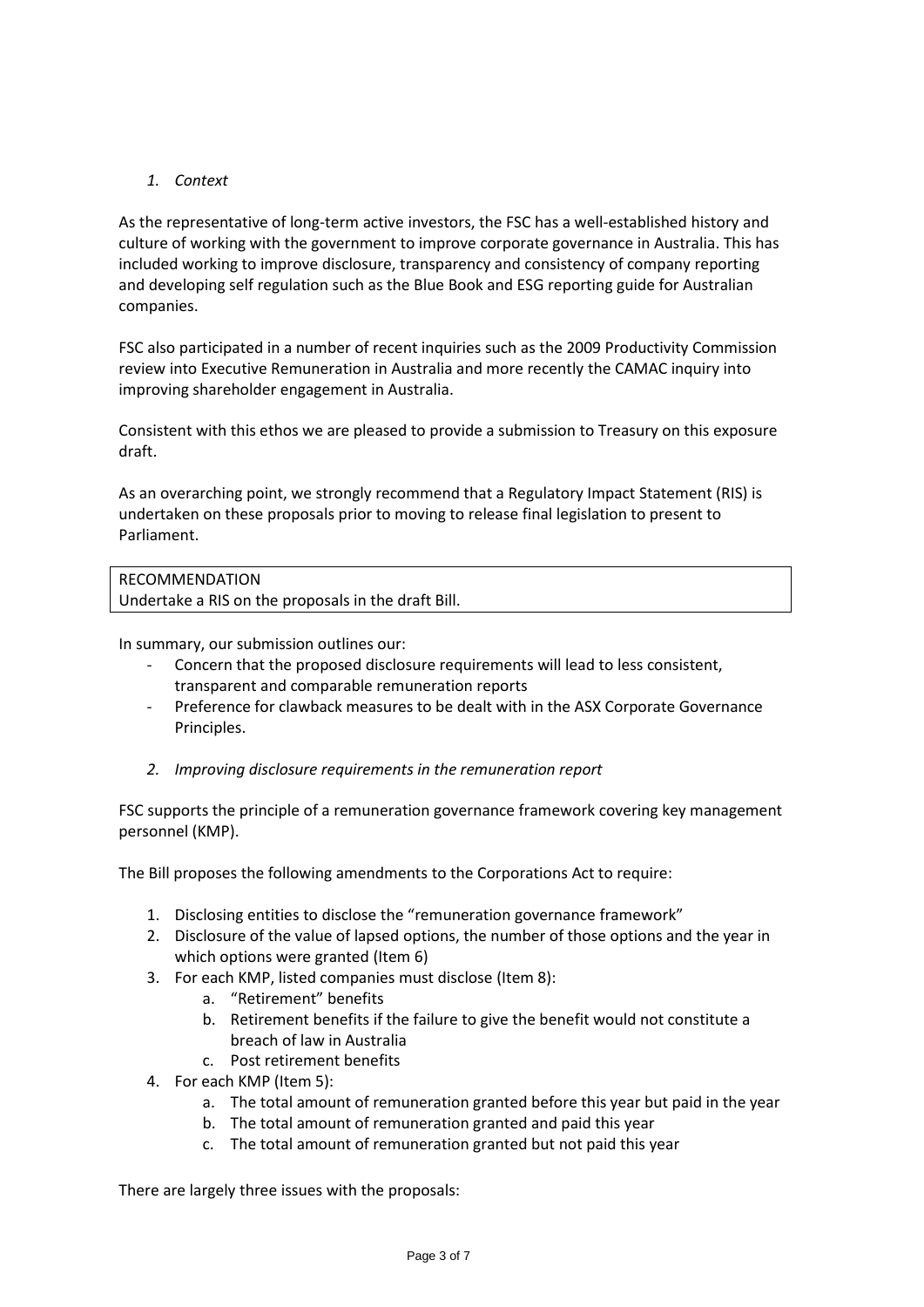- The proposed rules will not replace existing disclosure requirements, and so the size of remuneration reports will increase;
- The current disclosure requirements already cause confusion on levels of remuneration. By adding another form of disclosure requirement, we risk adding to existing confusion;
- Known problems with the variable application of existing disclosure requirements have not been addressed, so remuneration reports will continue to be internally inconsistent and incapable of ready comparison with reports of other disclosing entities.

An existing issue with remuneration reports is that they often fail to tell shareholders 'why' remuneration is structured the way it is and 'why' this is an appropriate use of shareholder capital, giving a fair 'pay' that attracts, retains and motivates the executives and directors to manage the company in the best interests of shareholders.

Remuneration reports often lack comparability (due mainly to different interpretations of what needs to be included and different interpretations as to how any values should be calculated and presented).

Confusion also arises as disclosure may not be in a form which reflects how companies/boards manage remuneration. Currently disclosure of remuneration is in accordance with the requirements of AASB 2.

Such disclosure should be made in the remuneration report itself. Where the disclosure occurs in another section of the financial report a reference to where it is disclosed should be made in the remuneration report.

This can be particularly problematic in respect of long term incentives (LTI) where AASB 2 applies for a number of reasons:

- 1. The amount shown as remuneration for long term incentives is a combination of amortised values of long term incentives granted in the current and past years. Disclosure under the accounting standard does not provide clarity around the value of LTI granted during the reporting year or the value of LTI that has vested during the reporting period;
- 2. Further, under AASB 2, when valuing equity instruments vesting conditions, other than market conditions, shall not be taken into account when estimating the fair value of the shares or share options at grant date. Therefore instruments that have accounting performance measures such as earnings per share are measured on a different basis.

Therefore, the FSC believes that the current disclosure requirements under AASB 2 already provide confusing information to investors and other users of the remuneration report.

What investors need to know is more information on the value of remuneration and in particular, performance based remuneration, at both grant and vesting dates. The difference between the two should be explained clearly in the remuneration report.

In their report to the Parliamentary Secretary to the Treasurer in 2011, CAMAC stated that: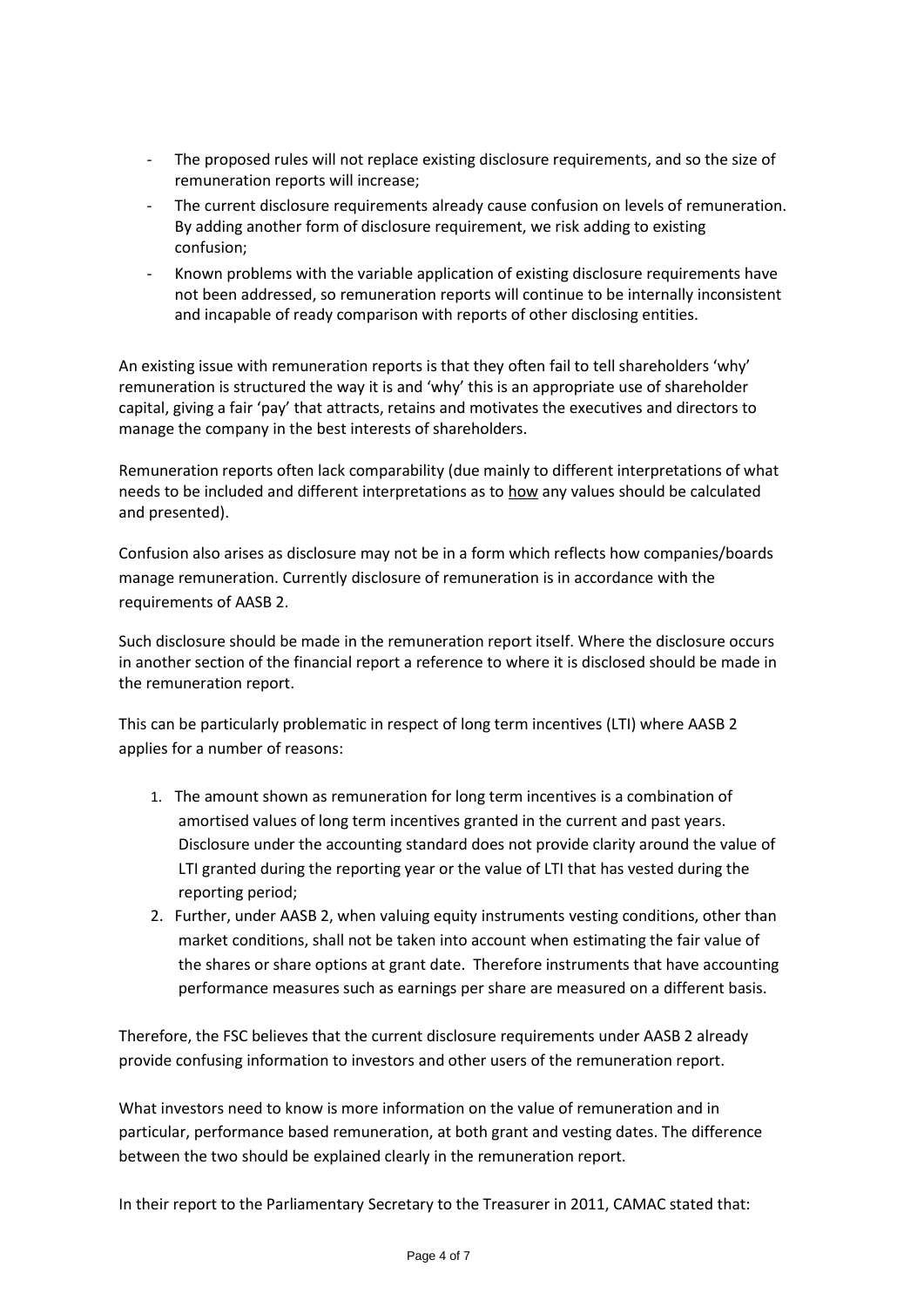CAMAC sees remuneration reporting as a dynamic process, which needs to reflect evolving remuneration practices. Companies should be allowed to develop their response to this changing environment without simultaneously having to come to grips with wide-ranging new reporting requirements. Evolving remuneration reporting practice, and ideas for simplification of remuneration reports, may provide the basis for a fresh non-prescriptive legislative approach to remuneration reporting at some future time.

Although we agree with the sentiment that companies ought to have some flexibility in their public disclosures to meet varying company structures and needs (such as those matters dealt with under the ASX Corporate Governance Principles), we believe that remuneration disclosure calculations require more prescription. This is because without comparability, remuneration reports are largely undermined as a useful tool for investors.

### *Issue with the use of the word "paid"*

The legislation as proposed does not define what is meant by the word "paid". This is quite problematic in respect of proposed section 300A(1)(ca). Where for example market options with an exercise price equal to the market price at grant date, vest, there is often a period after the vesting date where the owner of the option can exercise the option. So is the option "paid" at the vesting date or exercise date?

Further in respect of short term incentives (STIs) there is currently inconsistency amongst listed companies on disclosure of STIs. Some listed companies show the STI that has accrued for the current reporting year while others show the amount paid during the year which relates to performance of the prior reporting year. Accordingly, greater clarification around the word "paid" is needed.

### *Preferred approach*

The current reporting requirements and the proposed additional reporting requirements do not achieve what investors seek from a remuneration report. As noted, the current disclosure requirements provide confusing information on executive remuneration.

In moving to new standardised remuneration guidelines, we believe it must become optional for companies to disclose remuneration as per the requirements of AASB 2 in the remuneration report. Instead Companies should be required to disclose under the new proposed guidelines which should replace the AASB 2 requirements in the remuneration report.

In our view, if a company chooses not to make this disclosure in the remuneration report, the disclosure must be made in the notes to the financial statements.

From an investor's perspective, disclosure of executive remuneration should reflect the manner in which companies manage their remuneration. It is also important to note the components of pay which are not based on performance conditions and those components which are subject to meeting performance conditions.

The proposed legislation seeks to disclose present, past and future remuneration. FSC supports this concept but believes the legislation as proposed be re-worked slightly to deliver the following disclosure. In order to understand how a board manages remuneration the following elements of remuneration should be disclosed:

 $\overline{a}$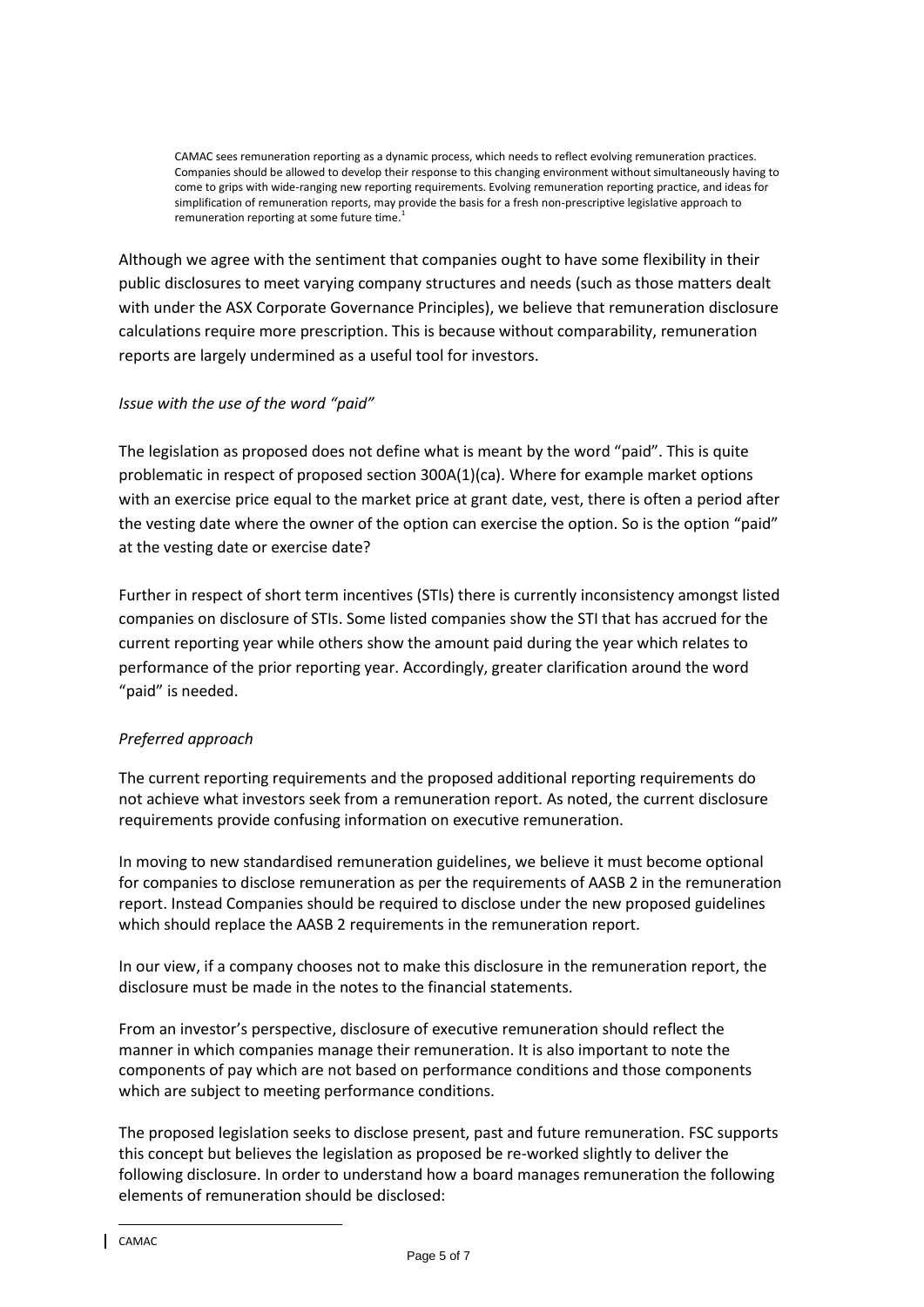Fixed remuneration granted and/or received during the reporting year i.e. not subject to any performance conditions *(present pay - non-performance based remuneration)* Performance based remuneration received and or subject to vesting in respect of annual performance relating to the reporting year with the market/intrinsic value at vesting date disclosed *(present pay - performance based remuneration)*

Performance based remuneration that has vested during the reporting year with a performance period of greater than 12 months. (*past pay -performance based remuneration)*

Performance based remuneration granted during the reporting year with a performance period in excess of one year with the market/intrinsic value at grant date disclosed for threshold performance and full vesting. *(future pay – performance based remuneration)*

The above components of remuneration are consistent with the objectives being sought by the Government. Disclosure would take the form of four simple tables. This would allow investors to assess each component of pay and make conclusions on the board's effectiveness in managing remuneration.

For any table disclosing performance based remuneration, all performance conditions that have been met or are to be met should be disclosed beneath the relevant table. The proposed disclosure would lead to greater consistency with respect to disclosure of executive remuneration and also allow for more meaningful comparison of remuneration between companies.

There would not however, be a single figure for "remuneration received" in a particular year. This is unachievable due to the complex nature of the components of remuneration.

### RECOMMENDATIONS

1. Disclosure of remuneration should be expanded to four categories as explained above.

2. The disclosure requirements under AASB 2 should be relegated to the notes to the accounts and not be required to be disclosed in the remuneration report.

3. A post implementation review should be conducted with a specific direction to assess the comparability and consistency of remuneration reports.

### *3. Clawback of remuneration*

The Bill proposes amendments to the Act which would require entities whose financial statements have been **materially<sup>2</sup>** misstated or bear an omission in the previous 3 years to disclose whether any overpaid remuneration has been clawed back. Where a claw back of remuneration has not occurred and if not, why not, an explanation is required.

Item 9 of the Bill requires that such entities must disclose:

- Details concerning the overpayment to KMP due to misstatement
- Details concerning any reduction or repayment etc
- If no remuneration has been clawed back, an explanation is required

Our concern regarding the proposed legislation is that if a misstatement is material it should, by definition, be disclosed to the market. Based on the experience of FSC members, such

 $\overline{a}$ 

<sup>&</sup>lt;sup>2</sup> As defined by accounting standards